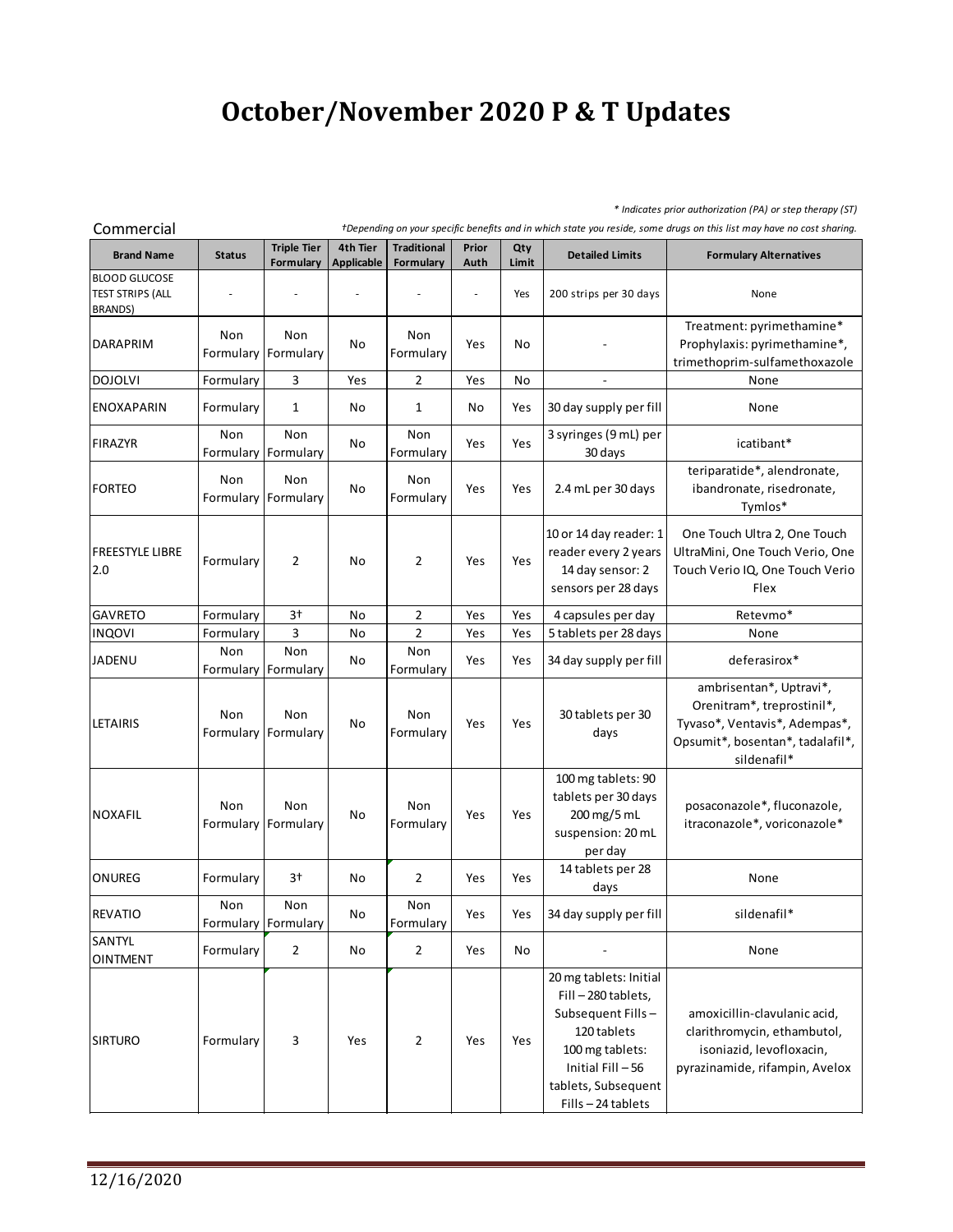*\* Indicates prior authorization (PA) or step therapy (ST)*

| Commercial (cont.) |                  |                                 | +Depending on your specific benefits and in which state you reside, some drugs on this list may have no cost sharing. |                                 |               |              |                                                                         |                                                                                                                                           |  |  |
|--------------------|------------------|---------------------------------|-----------------------------------------------------------------------------------------------------------------------|---------------------------------|---------------|--------------|-------------------------------------------------------------------------|-------------------------------------------------------------------------------------------------------------------------------------------|--|--|
| <b>Brand Name</b>  | <b>Status</b>    | <b>Triple Tier</b><br>Formulary | 4th Tier<br><b>Applicable</b>                                                                                         | <b>Traditional</b><br>Formulary | Prior<br>Auth | Qty<br>Limit | <b>Detailed Limits</b>                                                  | <b>Formulary Alternatives</b>                                                                                                             |  |  |
| <b>TECFIDERA</b>   | Non<br>Formulary | Non<br>Formulary                | <b>No</b>                                                                                                             | Non<br>Formulary                | Yes           | Yes          | 240 mg: 60 capsules<br>per 30 days<br>120 mg: 14 capsules<br>per 7 days | dimethyl fumarate*, glatiramer,<br>Aubagio 14 mg, Avonex,<br>Betaseron, Extavia, Gilenya,<br>Plegridy, Rebif                              |  |  |
| <b>TRACLEER</b>    | Non<br>Formulary | Non<br>Formulary                | No                                                                                                                    | Non<br>Formulary                | Yes           | Yes          | 2 tablets per day, 30<br>day supply per fill                            | bosentan*, Uptravi*, Orenitram*,<br>treprostinil*, Tyvaso*, Ventavis*,<br>Adempas*, Opsumit*,<br>ambrisentan*, tadalafil*,<br>sildenafil* |  |  |
| <b>TRULICITY</b>   | Formulary        | $\overline{2}$                  | <b>No</b>                                                                                                             | $\overline{2}$                  | No            | Yes          | 0.072 mL per day                                                        | Ozempic, Victoza, Rybelsus                                                                                                                |  |  |
| UPLIZNA            | Medical          | 3                               | Yes                                                                                                                   | $\overline{2}$                  | Yes           | Yes          | Maintenance Dose:<br>30 mL per 180 days                                 | None                                                                                                                                      |  |  |
| <b>VALCYTE</b>     | Non<br>Formulary | Non<br>Formulary                | No                                                                                                                    | Non<br>Formulary                | Yes           | No           |                                                                         | valganciclovir                                                                                                                            |  |  |
| <b>WAKIX</b>       | Non<br>Formulary | Non<br>Formulary                | No                                                                                                                    | Non<br>Formulary                | Yes           | Yes          | 2 tablets per day                                                       | modafinil,<br>dextroamphetamine/amphetami<br>ne immediate release,<br>methylphenidate immediate<br>release                                |  |  |
| <b>XYREM</b>       | Formulary        | 3                               | Yes                                                                                                                   | $\overline{2}$                  | Yes           | Yes          | 18 mL per day, 30 day<br>supply per fill                                | modafinil,<br>dextroamphetamine/amphetami<br>ne immediate release,<br>methylphenidate immediate<br>release                                |  |  |
| ZAVESCA            | Non<br>Formulary | Non<br>Formulary                | <b>No</b>                                                                                                             | Non<br>Formulary                | Yes           | Yes          | 90 capsules per 30<br>days                                              | miglustat*                                                                                                                                |  |  |
| <b>ZEPOSIA</b>     | Formulary        | $\overline{2}$                  | Yes                                                                                                                   | $\overline{2}$                  | No            | Yes          | Maintenance dose<br>$0.92$ mg : 1 capsule<br>per day                    | dimethyl fumarate*, glatiramer,<br>Aubagio 14 mg, Avonex,<br>Betaseron, Extavia, Gilenya,<br>Plegridy, Rebif                              |  |  |

Beginning January 1, 2021 medical benefit specialty medications will be assigned a prescription benefit drug tier when dispensed by a specialty pharmacy. There are no changes to the clinical management criteria (e.g., prior authorization) for these medications.

Please note that if your plan does not include prescription drug coverage, you will no longer be able to receive your medical benefit specialty medications through a specialty pharmacy. These medications will need to be administered from provider stock and billed through your medical benefit.

Please contact the pharmacy customer service team at 800-988-4861, Monday through Friday, 8 a.m. to 5 p.m., with any questions.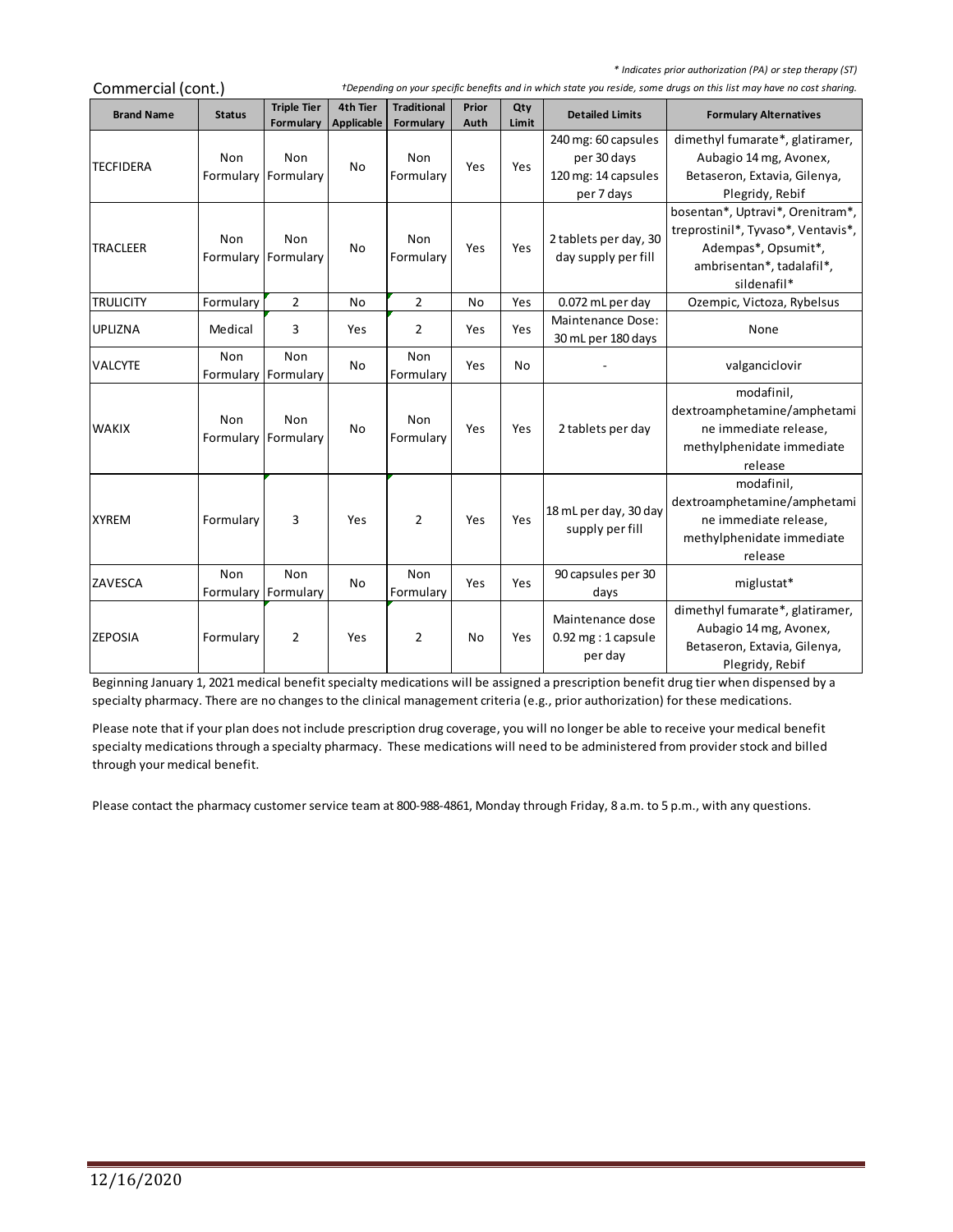| <b>CHIP</b>                | * Indicates prior authorization (PA) or step therapy (ST) |                            |               |              |                                                                                                                                                             |                                                                                                                                           |  |  |  |
|----------------------------|-----------------------------------------------------------|----------------------------|---------------|--------------|-------------------------------------------------------------------------------------------------------------------------------------------------------------|-------------------------------------------------------------------------------------------------------------------------------------------|--|--|--|
| <b>Brand Name</b>          | <b>Status</b>                                             | <b>Tier</b>                | Prior<br>Auth | Qty<br>Limit | <b>Detailed Limits</b>                                                                                                                                      | <b>Formulary Alternatives</b>                                                                                                             |  |  |  |
| <b>DARAPRIM</b>            | Non                                                       | Non<br>Formulary Formulary | Yes           | No           |                                                                                                                                                             | Treatment: pyrimethamine*<br>Prophylaxis: pyrimethamine*,<br>trimethoprim-sulfamethoxazole                                                |  |  |  |
| <b>DOJOLVI</b>             | Formulary                                                 | 2                          | Yes           | No           |                                                                                                                                                             | None                                                                                                                                      |  |  |  |
| <b>ENOXAPARIN</b>          | Formulary                                                 | 1                          | No            | Yes          | 30 day supply per fill                                                                                                                                      | None                                                                                                                                      |  |  |  |
| FIRAZYR                    | Non<br>Formulary Formulary                                | Non                        | Yes           | Yes          | 3 syringes (9 mL) per 30<br>days                                                                                                                            | icatibant*                                                                                                                                |  |  |  |
| <b>FORTEO</b>              | Non<br>Formulary Formulary                                | Non                        | Yes           | Yes          | 2.4 mL per 30 days                                                                                                                                          | teriparatide*, alendronate, ibandronate,<br>risedronate, Tymlos*                                                                          |  |  |  |
| <b>FREESTYLE LIBRE 2.0</b> | Formulary                                                 | 2                          | Yes           | Yes          | 10 or 14 day reader: 1<br>reader every 2 years<br>14 day sensor: 2 sensors<br>per 28 days                                                                   | One Touch Ultra 2, One Touch UltraMini,<br>One Touch Verio, One Touch Verio IQ,<br>One Touch Verio Flex                                   |  |  |  |
| <b>GAVRETO</b>             | Formulary                                                 | 2                          | Yes           | Yes          | 4 capsules per day                                                                                                                                          | Retevmo*                                                                                                                                  |  |  |  |
| <b>INQOVI</b>              | Formulary                                                 | $\overline{2}$             | Yes           | Yes          | 5 tablets per 28 days                                                                                                                                       | None                                                                                                                                      |  |  |  |
| JADENU                     | Non<br>Formulary Formulary                                | Non                        | Yes           | Yes          | 34 day supply per fill                                                                                                                                      | deferasirox*                                                                                                                              |  |  |  |
| <b>LETAIRIS</b>            | Non                                                       | Non<br>Formulary Formulary | Yes           | Yes          | 30 tablets per 30 days                                                                                                                                      | ambrisentan*, Uptravi*, Orenitram*,<br>treprostinil*, Tyvaso*, Ventavis*,<br>Adempas*,<br>Opsumit*, bosentan*, tadalafil*,<br>sildenafil* |  |  |  |
| <b>NOXAFIL</b>             | Non                                                       | Non<br>Formulary Formulary | Yes           | Yes          | 100 mg tablets: 90 tablets<br>per 30 days<br>200 mg/5 mL suspension:<br>20 mL per day                                                                       | posaconazole*, fluconazole,<br>itraconazole*, voriconazole*                                                                               |  |  |  |
| ONUREG                     | Formulary                                                 | $\overline{2}$             | Yes           | Yes          | 14 tablets per 28 days                                                                                                                                      | None                                                                                                                                      |  |  |  |
| <b>REVATIO</b>             | Non                                                       | Non<br>Formulary Formulary | Yes           | Yes          | 34 day supply per fill                                                                                                                                      | sildenafil*                                                                                                                               |  |  |  |
| SANTYL OINTMENT            | Formulary                                                 | $\mathcal{L}$              | Yes           | No           |                                                                                                                                                             | None                                                                                                                                      |  |  |  |
| <b>SIRTURO</b>             | Formulary                                                 | 2                          | Yes           | Yes          | 20 mg tablets: Initial Fill-<br>280 tablets, Subsequent<br>Fills-120 tablets<br>100 mg tablets: Initial Fill<br>-56 tablets, Subsequent<br>Fills-24 tablets | amoxicillin-clavulanic acid,<br>clarithromycin, ethambutol, isoniazid,<br>levofloxacin, pyrazinamide, rifampin,<br>Avelox                 |  |  |  |
| <b>TECFIDERA</b>           | Non<br>Formulary Formulary                                | Non                        | Yes           | Yes          | 240 mg: 60 capsules per 30<br>days<br>120 mg: 14 capsules per 7<br>days                                                                                     | dimethyl fumarate*, glatiramer, Aubagio<br>14 mg, Avonex, Betaseron, Extavia,<br>Gilenya, Plegridy, Rebif                                 |  |  |  |
| TRACLEER                   | Non<br>Formulary Formulary                                | Non                        | Yes           | Yes          | 2 tablets per day, 30 day<br>supply per fill                                                                                                                | bosentan*, Uptravi*, Orenitram*,<br>treprostinil*, Tyvaso*, Ventavis*,<br>Adempas*, Opsumit*, ambrisentan*,<br>tadalafil*, sildenafil*    |  |  |  |
| <b>TRULICITY</b>           | Formulary                                                 | $\overline{2}$             | No            | Yes          | 0.072 mL per day                                                                                                                                            | Ozempic, Victoza, Rybelsus                                                                                                                |  |  |  |
| <b>UPLIZNA</b>             | Medical                                                   | 2                          | Yes           | Yes          | Maintenance Dose: 30 mL<br>per 180 days                                                                                                                     | None                                                                                                                                      |  |  |  |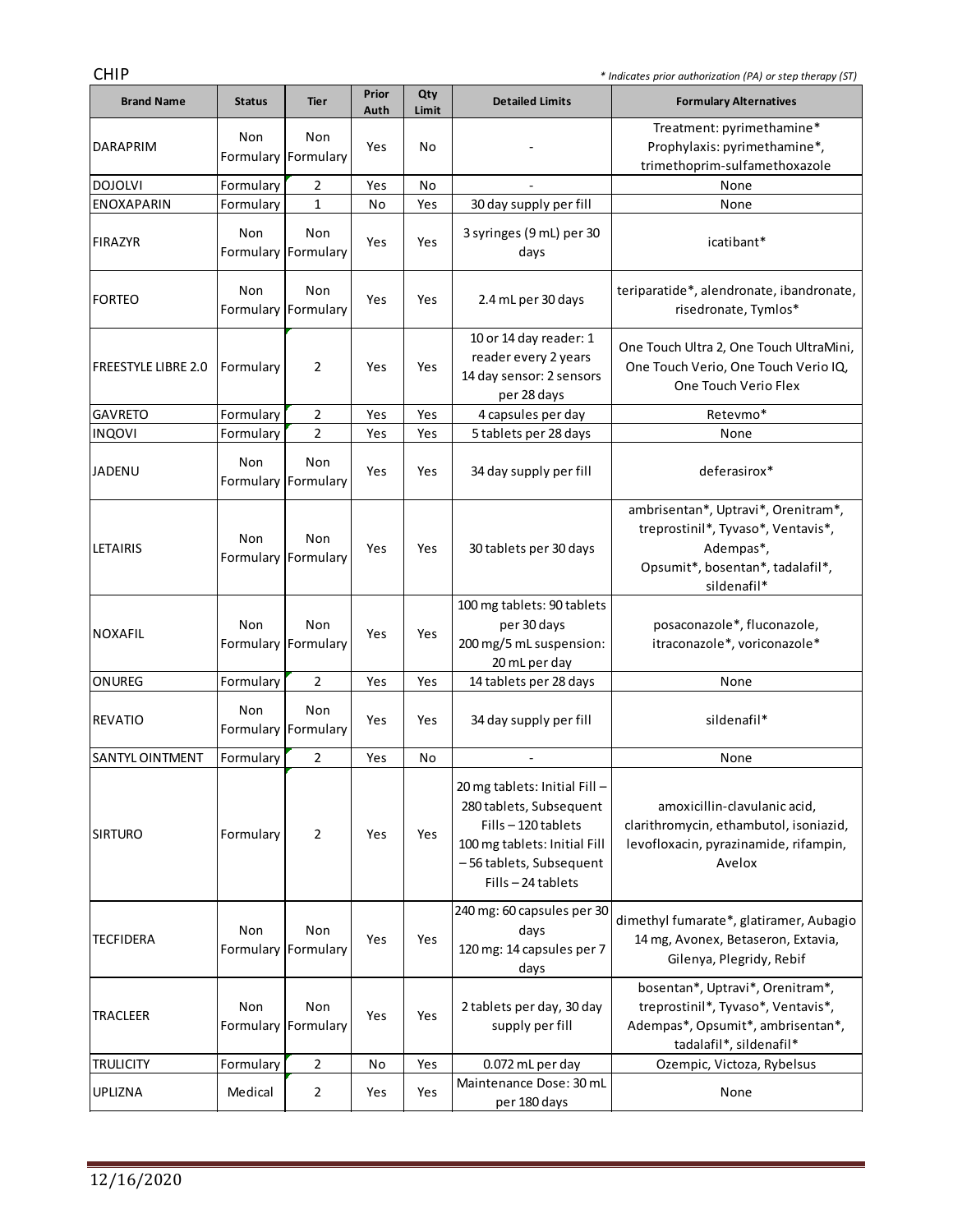| CHIP (cont.)<br>* Indicates prior authorization (PA) or step therapy (ST) |                            |             |               |              |                                                |                                                                                                        |  |  |  |
|---------------------------------------------------------------------------|----------------------------|-------------|---------------|--------------|------------------------------------------------|--------------------------------------------------------------------------------------------------------|--|--|--|
| <b>Brand Name</b>                                                         | <b>Status</b>              | <b>Tier</b> | Prior<br>Auth | Qty<br>Limit | <b>Detailed Limits</b>                         | <b>Formulary Alternatives</b>                                                                          |  |  |  |
| VALCYTE                                                                   | Non<br>Formulary Formulary | Non         | Yes           | No           |                                                | valganciclovir                                                                                         |  |  |  |
| lwakix                                                                    | Non<br>Formulary Formulary | Non         | Yes           | Yes          | 2 tablets per day                              | modafinil,<br>dextroamphetamine/amphetamine<br>immediate release, methylphenidate<br>immediate release |  |  |  |
| <b>XYREM</b>                                                              | Formulary                  | 2           | Yes           | Yes          | 18 mL per day, 30 day<br>supply per fill       | modafinil,<br>dextroamphetamine/amphetamine<br>immediate release, methylphenidate<br>immediate release |  |  |  |
| ZAVESCA                                                                   | Non<br>Formulary Formulary | Non         | Yes           | Yes          | 90 capsules per 30 days                        | miglustat*                                                                                             |  |  |  |
| <b>ZEPOSIA</b>                                                            | Formulary                  | 2           | No            | Yes          | Maintenance dose 0.92<br>mg: 1 capsule per day | glatiramer, Aubagio 14 mg, Avonex,<br>Betaseron, Extavia, Gilenya, Plegridy,<br>Rebif, Tecfidera       |  |  |  |

Beginning January 1, 2021 medical benefit specialty medications will be assigned a prescription benefit drug tier when dispensed by a specialty pharmacy. There are no changes to the clinical management criteria (e.g., prior authorization) for these medications.

Please note that if your plan does not include prescription drug coverage, you will no longer be able to receive your medical benefit specialty medications through a specialty pharmacy. These medications will need to be administered from provider stock and billed through your medical benefit.

Please contact the pharmacy customer service team at 800-988-4861, Monday through Friday, 8 a.m. to 5 p.m., with any questions.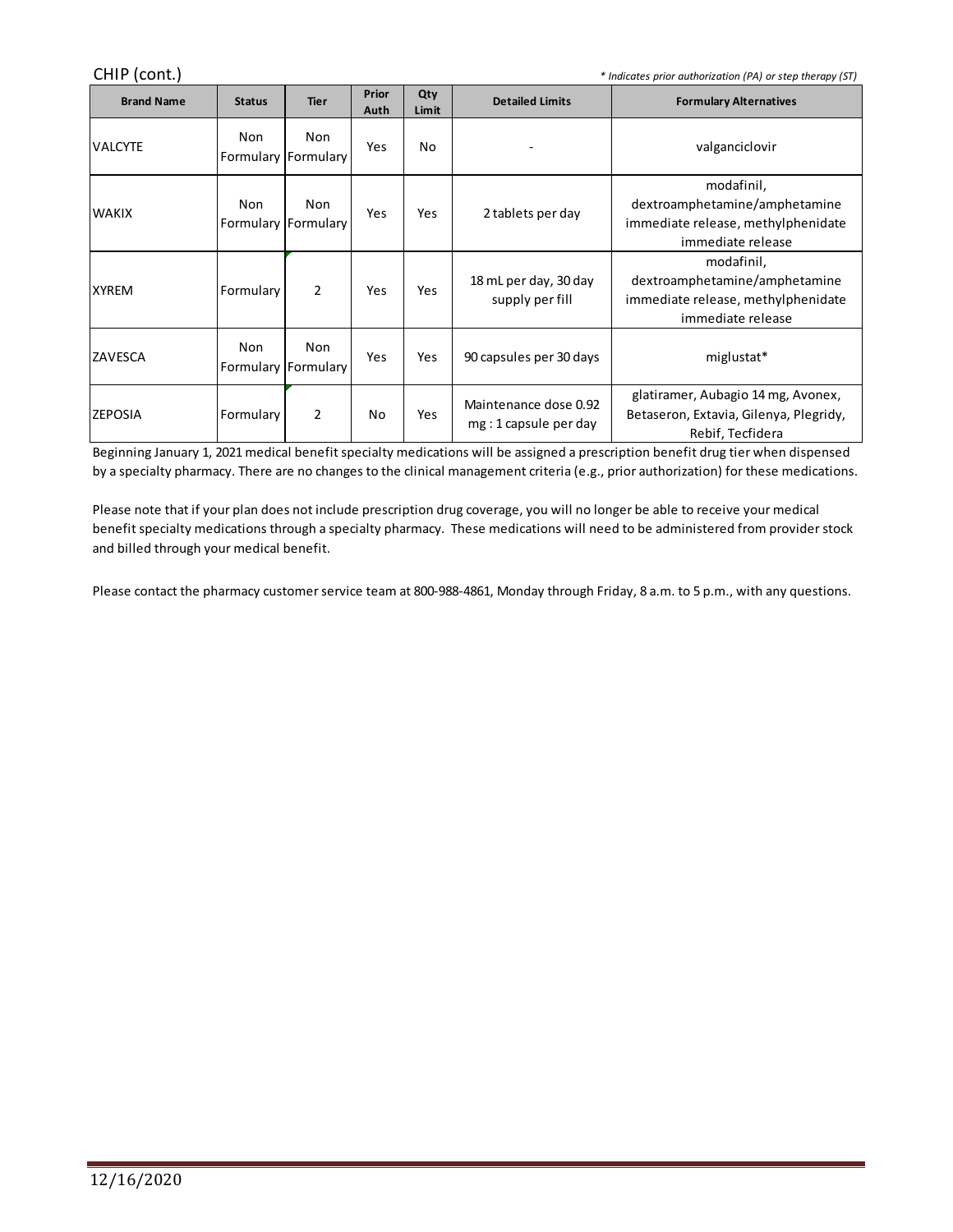GHP Family *\* Indicates prior authorization (PA) or step therapy (ST)*

| <b>Brand Name</b> | <b>Status</b> | <b>GHP Family</b><br>Formulary<br><b>Tier</b> | <b>Prior Auth</b> | Qty<br>Limit | <b>Detailed Limits</b> | <b>Formulary Alternative(s)</b> |
|-------------------|---------------|-----------------------------------------------|-------------------|--------------|------------------------|---------------------------------|
| <b>IDOJOLVI</b>   | Non           | <b>Non</b>                                    | Yes               | No           |                        | not applicable                  |
|                   | Formulary     | Formulary                                     |                   |              |                        |                                 |
| <b>INQOVI</b>     | Formulary     | <b>Brand</b>                                  | Yes               | Yes          | 5 per 28 days          | not applicable                  |
| <b>IPHEXXI</b>    | Non           | <b>Non</b>                                    |                   |              |                        | condoms, female condoms,        |
|                   | Formulary     | Formulary                                     | Yes               | No           |                        | contraceptives per PDL          |

Geisinger Gold

*\* Indicates prior authorization (PA) or step therapy (ST)*

and the control of the control of the

| <b>Brand Name</b> | <b>Status</b> | <b>SO Deductible</b><br>Formulary | <b>Standard</b><br>Formulary | Prior<br>Auth | Qty<br>Limit | <b>Detailed Limits</b>                                                                                                  | <b>Formulary Alternative(s)</b>                                                                                              |
|-------------------|---------------|-----------------------------------|------------------------------|---------------|--------------|-------------------------------------------------------------------------------------------------------------------------|------------------------------------------------------------------------------------------------------------------------------|
| IBLENREP          | Formulary     | Specialty                         | 25%<br>coinsurance           | Yes           | No           |                                                                                                                         | Revlimid*, Pomalyst*, Velcade*,<br>Kyprolis*, Ninlaro*, Darzalex*,<br>Empliciti*, Farydak*, Sarclisa*,<br>Xpovio*            |
| <b>DOJOLVI</b>    | Formulary     | Specialty                         | 25%<br>coinsurance           | Yes           | No           |                                                                                                                         | none                                                                                                                         |
| <b>GAVRETO</b>    | Formulary     | Specialty                         | 25%<br>coinsurance           | Yes           | Yes          | 120 capsules/30 days                                                                                                    | Caprelsa*, Cometrig*, Retevmo*                                                                                               |
| <b>INQOVI</b>     | Formulary     | Specialty                         | 25%<br>coinsurance           | Yes           | Yes          | 5 tablets per 28 days                                                                                                   | decitabine, azacitidine                                                                                                      |
| <b>ONUREG</b>     | Formulary     | Specialty                         | 25%<br>coinsurance           | Yes           | Yes          | 14 tablets/28 days                                                                                                      | none                                                                                                                         |
| IZEPOSIA          | Formulary     | Specialty                         | 25%<br>coinsurance           | No.           | Yes          | 7 day starter: 7<br>capsules/180 days,<br>starter pack: 37<br>capsules/180 days,<br>$0.92$ mg capsule: 1<br>capsule/day | Aubagio, Avonex, Betaseron,<br>Copaxone, Extavia, Gilenya,<br>Glatiramer, Mavenclad*, Mayzent,<br>Plegridy, Rebif, Tecfidera |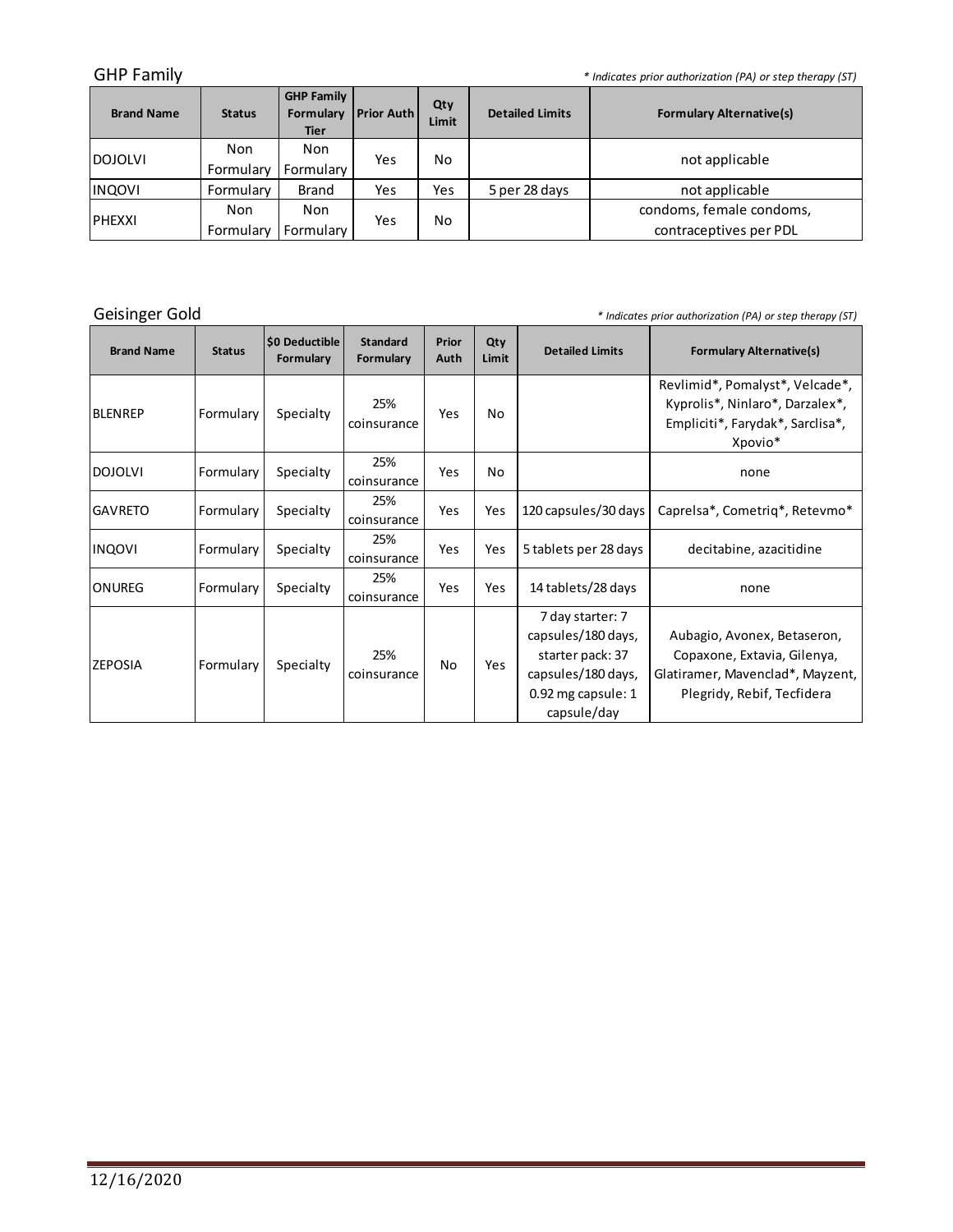Marketplace *\* Indicates prior authorization (PA) or step therapy (ST)*

 $\sim$ 

| <b>Brand Name</b>          | <b>Status</b>    | <b>Tier</b>                | <b>Prior Auth</b> | Qty<br>Limit | <b>Detailed Limits</b>                                                                                                                                                                                                                     | <b>Formulary Alternatives</b>                                                                                                             |
|----------------------------|------------------|----------------------------|-------------------|--------------|--------------------------------------------------------------------------------------------------------------------------------------------------------------------------------------------------------------------------------------------|-------------------------------------------------------------------------------------------------------------------------------------------|
| <b>ARIXTRA</b>             | Non<br>Formulary | Non<br>Formulary           | Yes               | Yes          | 10 mg/0.8 mL: 22.4 mL per 28<br>days<br>2.5 mg/0.5 mL: 14 mL per 28<br>days<br>5 mg/0.4 mL: 11.2 mL per 28<br>days<br>7.5 mg/0.6: 16.8 mL per 28 days                                                                                      | fondaparinux                                                                                                                              |
| <b>CLOVIQUE</b>            | Non              | Non<br>Formulary Formulary | Yes               | No           |                                                                                                                                                                                                                                            | trientine*                                                                                                                                |
| <b>DARAPRIM</b>            | <b>Non</b>       | Non<br>Formulary Formulary | Yes               | No           |                                                                                                                                                                                                                                            | Treatment: pyrimethamine*<br>Prophylaxis: pyrimethamine*,<br>trimethoprim-sulfamethoxazole                                                |
| DEFERASIROX                | Formulary        | $\overline{2}$             | Yes               | Yes          | 34 day supply per fill                                                                                                                                                                                                                     | None                                                                                                                                      |
| <b>DOJOLVI</b>             | Formulary        | 5                          | Yes               | No           |                                                                                                                                                                                                                                            | None                                                                                                                                      |
| <b>ENOXAPARIN</b>          | Formulary        | $\overline{2}$             | No                | Yes          | 30mg/0.3mL: 18 mL per 30 days<br>40 mg/0.4 mL: 24 mL per 30 days<br>60 mg/0.6 mL: 36 mL per 30 days<br>80 mg/0.8 mL: 48 per 30 days<br>100 mg/mL: 60 mL per 30 days<br>120 mg/0.8 mL: 48 mL per 30<br>days<br>150 mg/mL: 60 mL per 30 days | None                                                                                                                                      |
| <b>FIRAZYR</b>             | Non              | Non<br>Formulary Formulary | Yes               | Yes          | 3 syringes (9 mL) per 30 days                                                                                                                                                                                                              | icatibant*                                                                                                                                |
| <b>FORTEO</b>              | Non<br>Formulary | Non<br>Formulary           | Yes               | Yes          | 2.4 mL per 30 days                                                                                                                                                                                                                         | teriparatide*, alendronate,<br>ibandronate, risedronate,<br>Tymlos*                                                                       |
| <b>FREESTYLE LIBRE 2.0</b> | Formulary        | 3                          | Yes               | Yes          | 10 or 14 day reader: 1 reader<br>every 2 years<br>14 day sensor: 2 sensors per 28<br>days                                                                                                                                                  | One Touch Ultra 2, One Touch<br>UltraMini, One Touch Verio, One<br>Touch Verio IQ, One Touch Verio<br>Flex                                |
| <b>GAVRETO</b>             | Formulary        | 4                          | Yes               | Yes          | 4 capsules per day                                                                                                                                                                                                                         | Retevmo*                                                                                                                                  |
| <b>HARVONI</b>             | Non<br>Formulary | Non<br>Formulary           | Yes               | Yes          | 90 mg - 400 mg tablets: 1 tablet<br>per day, 28 day supply per fill                                                                                                                                                                        | Mavyret*, ledipasvir/sofosbuvir*                                                                                                          |
| <b>HEPSARA</b>             | Non              | Non<br>Formulary Formulary | Yes               | Yes          | 34 day supply per fill                                                                                                                                                                                                                     | adefovir                                                                                                                                  |
| <b>INQOVI</b>              | Formulary        | 4                          | Yes               | Yes          | 5 tablets per 28 days                                                                                                                                                                                                                      | None                                                                                                                                      |
| JADENU                     | Non              | Non<br>Formulary Formulary | Yes               | Yes          | 34 day supply per fill                                                                                                                                                                                                                     | deferasirox*                                                                                                                              |
| <b>LETAIRIS</b>            | Non<br>Formulary | Non<br>Formulary           | Yes               | Yes          | 30 tablets per 30 days                                                                                                                                                                                                                     | ambrisentan*, Uptravi*,<br>Orenitram*, treprostinil*,<br>Tyvaso*, Ventavis*, Adempas*,<br>Opsumit*, bosentan*, tadalafil*,<br>sildenafil* |